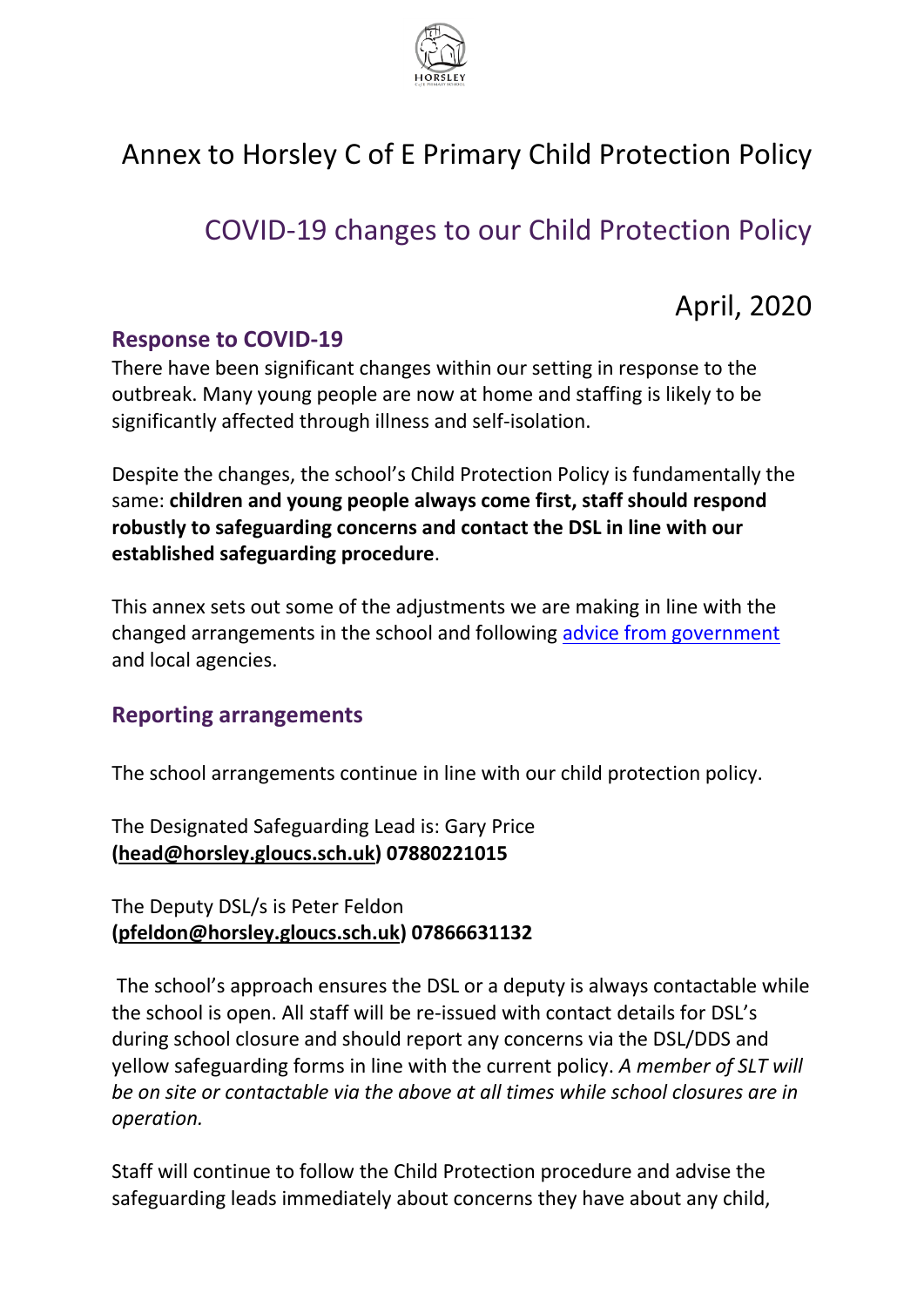

whether in school or not. COVID-19 means a need for increased vigilance due to the pressures on services, families and young people, rather than a reduction in our standards.

Children's services may be affected by the impact of the virus on staff and an increased demand for services. Where a child is at risk of significant harm there may be a need to be persistent in referring concerns to the local authority. The arrangements for contacting the Multi-Agency Safeguarding Hub (MASH) are: **01452 426565 or by email** 

**[childrenshelpdesk@gloucestershire.gov.uk](mailto:childrenshelpdesk@gloucestershire.gov.uk)**

### **Further details can be found at [Gloucestershire Safeguarding](https://www.gscb.org.uk/i-work-with-children-young-people-and-parents/guidance-for-working-with-children-and-young-people/)  [Children Executive](https://www.gscb.org.uk/i-work-with-children-young-people-and-parents/guidance-for-working-with-children-and-young-people/)**

Should a child in the school's view be at risk of significant harm and local agencies are not able to respond, the school will immediately follow the safeguarding children executive escalation procedure, available here: **[Gloucestershire Safeguarding Children Executive](https://www.gscb.org.uk/i-work-with-children-young-people-and-parents/guidance-for-working-with-children-and-young-people/)**

### **Identifying vulnerability**

Schools relationships with the community mean we have identified children who may be classed as 'vulnerable'

Where relevant, we would put the following specific arrangements in respect of the following groups:

- Children in Care individual agreements with carers and Social Worker, mostly involving fortnightly contact
- Children who have previously been Children in Care individual agreements with carers and SW, mostly involving fortnightly contact
- Children subject to a child protection plan/ Child in Need plan places offered, if not taken, must be agreed by Social Worker and family. Visits will be undertaken weekly (it will be agreed with the Social Worker as to who will undertake these visits).
- Children with an EHCP Individual Risk Assessments undertaken and consultations held with parents/carers, SLT and SENCO.
- Children on the edge of social care involvement or pending allocation of a social worker – Where required these children will be offered a place at school or individual contact plans will be agreed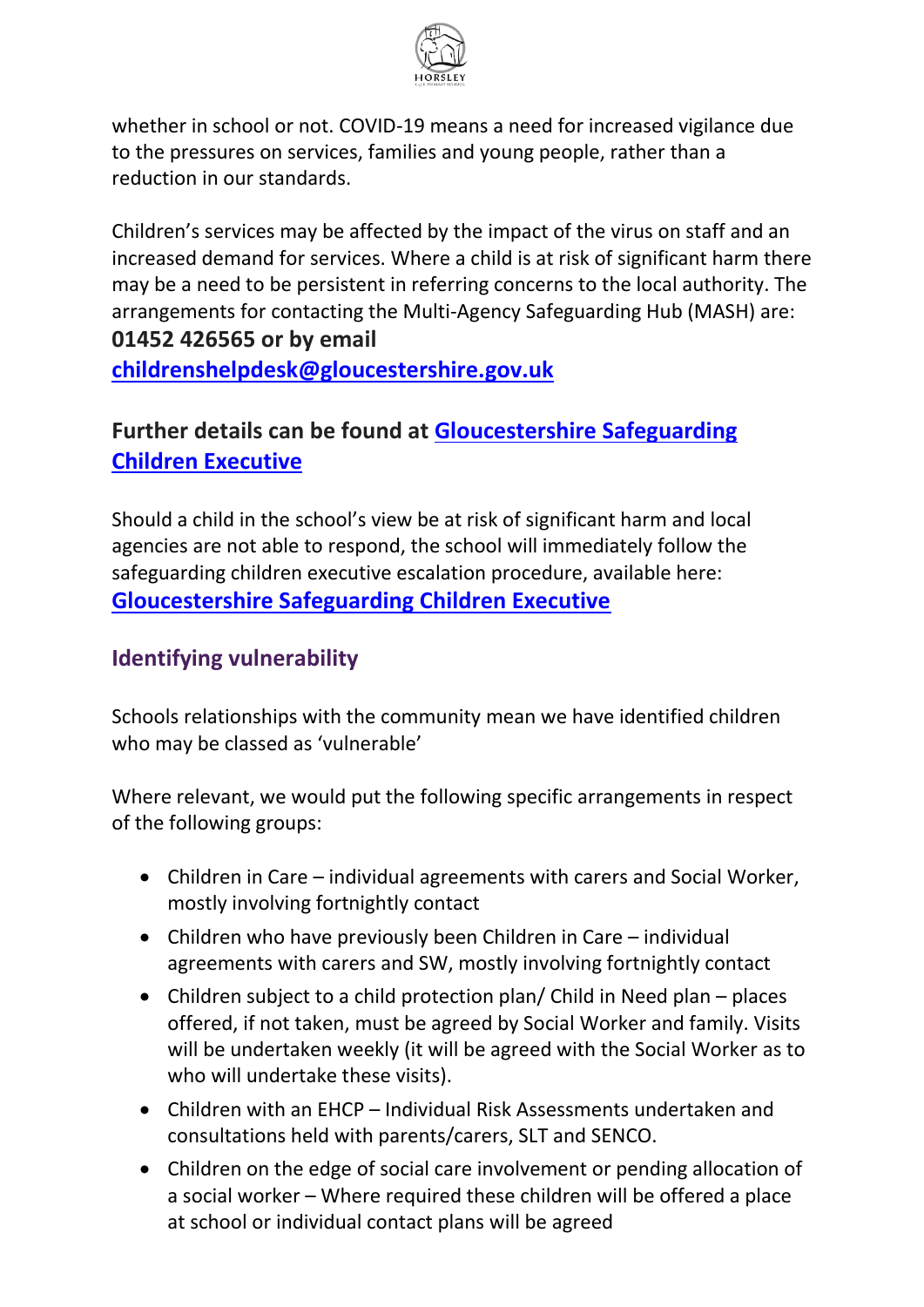

Other children the school considers vulnerable. More children may be added to this group in response to concerns raised with the DSL. Contact arrangements will be agreed with parents/carers, SLT and DSL.

Where appropriate school will liaise with other agencies involved in their care, including where appropriate their social worker and the Virtual School Head for Children in Care and those who have previously been Children in Care.

In addition, the following groups have specific arrangements around contact and support from the school.

- Children of critical workers who may attend school if no safe alternative arrangements can be made.
- Children at home work packs sent home with regular updates provided by the class teacher. The school website will provide links to home learning. The class teacher will also make contact with the pupil and parent once a week (term time). Any concerns are reported to the DSL.

The plans in respect of each child in these groups will be reviewed regularly.

#### **Holiday arrangements**

School will be over open over Easter for pupils of Key Workers. Emergency details of Social Care, Early Help Offer and local charities will be published on the website, via the Safeguarding policy and offer of Early Help.

#### **Attendance**

The school is following the [attendance guidance issued by government.](https://www.gov.uk/government/publications/coronavirus-covid-19-attendance-recording-for-educational-settings) Where a child is expected and does not arrive the school will follow our attendance procedure and make contact with the family. If contact is not possible by 9:30am the DSL must be informed. The DSL will attempt a range of methods to contact the parent but if necessary arrange a home visit by the school or another appropriate agency. A risk assessment will be undertaken to consider manage the implications of COVID-19 alongside other risks perceived to the child. The risk of COVID-19 **does not override** the duty on the school to ensure children and young people are safe.

These arrangements will only be in place for children who have enrolled and are eligible for Emergency Childcare. For all other children school is closed.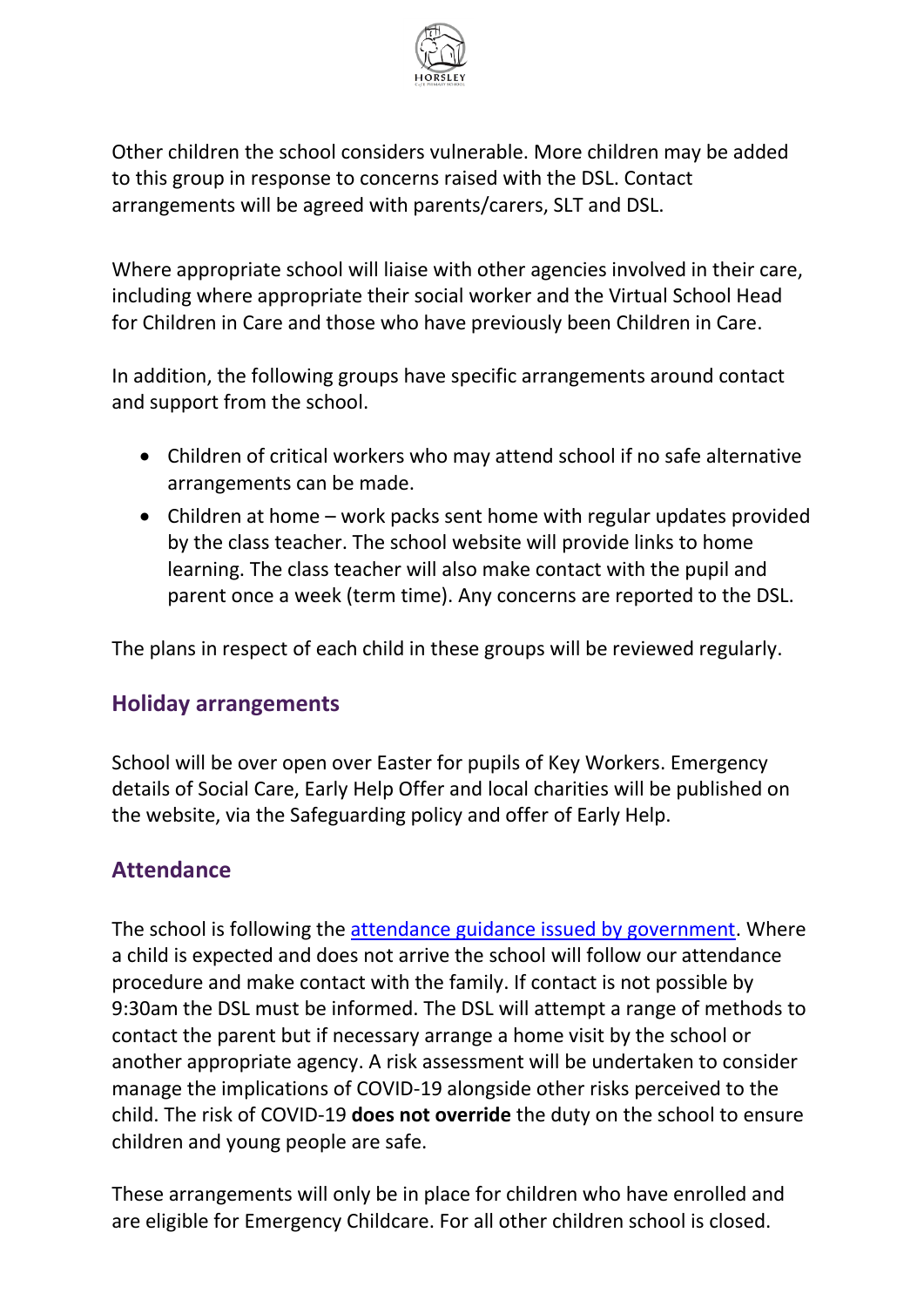

#### **Staff will be aware of increased risk**

The pressures on children and their families at this time are significant. There will be heightened awareness of family pressures through being contained in a small area, poverty, and financial or health anxiety. These areas should be considered in the setting of any work for children to undertake at home (including recognising the impact of online learning – see below). Staff will be aware of the mental health of both children and their parents and carers, informing the DSL about any concerns.

Incidences of Domestic Abuse are expected to significantly increase during the period of isolation as perpetrators will use this time as a "tool of coercive and controlling behaviour", and victims and their children are consistently more vulnerable during periods of societal stress [see government guidance.](https://www.gov.uk/guidance/domestic-abuse-how-to-get-help?utm_source=9edb434c-8bd7-4ca1-b369-97fee02097fe&utm_medium=email&utm_campaign=govuk-notifications&utm_content=immediate) Operation Encompass will continue as normal with notifications being sent to the school's email address (encompass@).horsley.gloucs.sch.uk For further information please contact Halah Shams El-Din on 01452 328953 or by email [halah.shamsel-din@gloucestershire.gov.uk](mailto:halah.shamsel-din@gloucestershire.gov.uk)

#### **Risk online**

Young people will be using the internet more during this period. The school will be using online approaches to deliver support through [https://www.classdojo.com/.](https://www.classdojo.com/) In addition, approved education websites will be signposted. Staff may also suggest pre-approved educational videos or clips. **At Horsley C of E, teachers will not be teaching lessons remotely through online through tools such as Google Classroom or Zoom**. Online teaching and learning procedures will be reviewed throughout the crisis and this policy updated accordingly.

Staff will be aware of the signs and signals of cyberbullying and [other risks](https://www.nspcc.org.uk/keeping-children-safe/online-safety/)  [online](https://www.nspcc.org.uk/keeping-children-safe/online-safety/) and apply the same child-centred safeguarding practices as when children were learning at the school.

- The school continues to ensure appropriate filters and monitors are in place for internet use in school
- Our governing body will review arrangements to ensure they remain appropriate
- The school has taken on board guidance from the UK Safer Internet [Centre](https://www.saferinternet.org.uk/) on safe remote learning and guidance for [safer working practice](https://www.saferrecruitmentconsortium.org/GSWP%20Sept%202019.pdf) from the Safer Recruitment Consortium.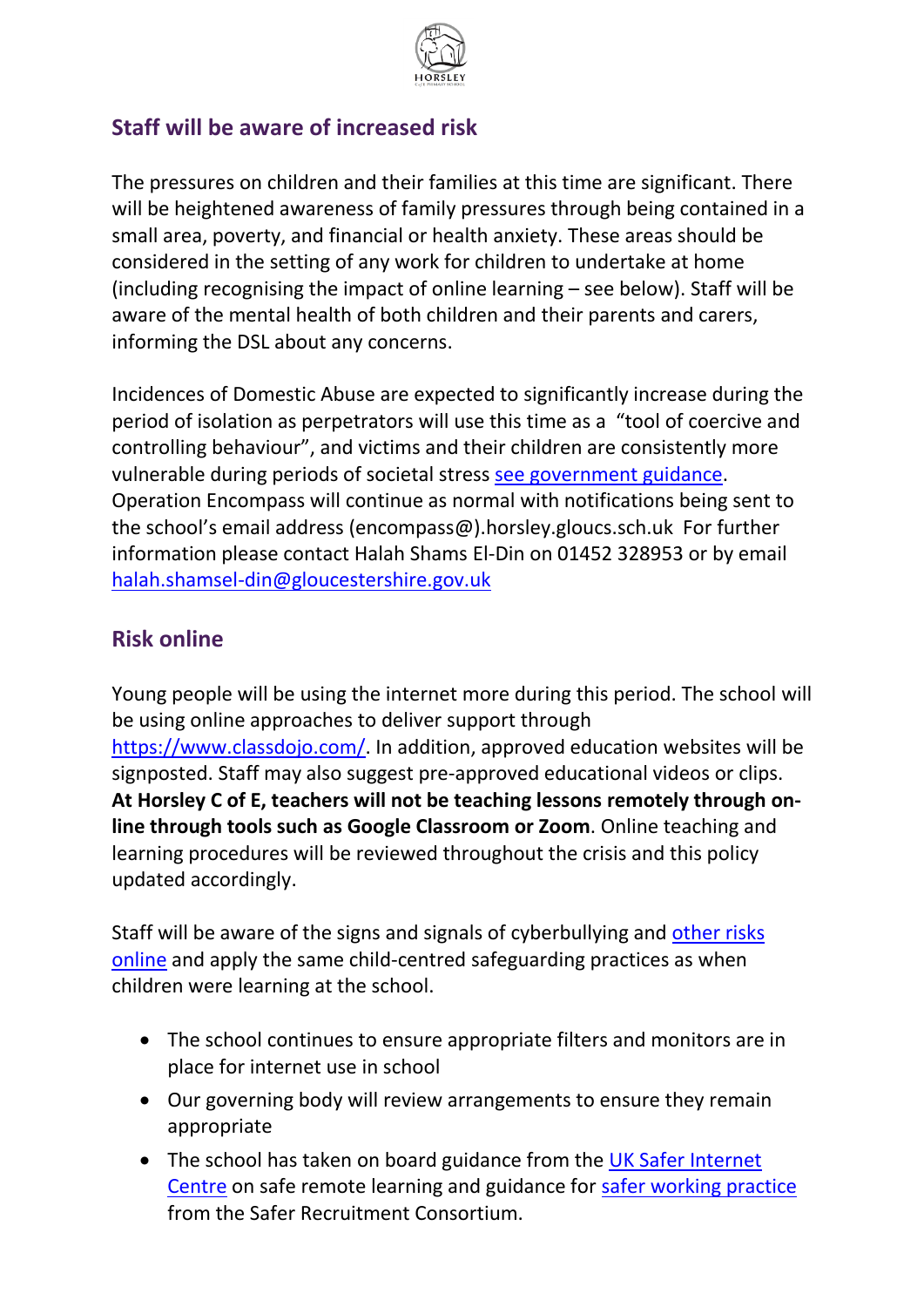

- Staff have discussed the risk that professional boundaries could slip during this exceptional period and been reminded of the school's code of conduct and importance of using school systems to communicate with children and their families.
- Children and young people accessing remote learning receive guidance
- Parents and carers have information via the website about keeping children safe online with peers, the school, other education offers they may access and the wider internet community. We have set out the school's approach, including the sites children will be asked to access and set out who from the school (if anyone) their child is going to be interacting with online. Parents will offered the following links:
- [Internet matters](https://www.internetmatters.org/?gclid=EAIaIQobChMIktuA5LWK2wIVRYXVCh2afg2aEAAYASAAEgIJ5vD_BwE) for support for parents and carers to keep their children safe online
- [South West Grid for Learning](https://swgfl.org.uk/) for support for parents and carers to keep their children safe online
- [Net-aware](https://www.net-aware.org.uk/) for support for parents and careers from the NSPCC
- [Parent info](https://parentinfo.org/favicon.ico) for support for parents and carers to keep their children safe online
- [Thinkuknow](https://www.thinkuknow.co.uk/) for advice from the National Crime Agency to stay safe online
- [UK Safer Internet Centre](https://www.saferinternet.org.uk/) advice for parents and carers
- Free additional support for staff in responding to online safety issues can be accessed from the [Professionals Online Safety Helpline at the UK](https://www.saferinternet.org.uk/helpline/professionals-online-safety-helpline)  [Safer Internet Centre.](https://www.saferinternet.org.uk/helpline/professionals-online-safety-helpline)

#### **Allegations or concerns about staff**

With such different arrangements, young people could be at greater risk of abuse from staff or volunteers. We remind all staff to maintain the view that 'it could happen here' and to immediately report any concern, no matter how small, to the safeguarding team.

Any staff or volunteers from outside our setting will complete an induction to ensure they are aware of the risks and know how to take action if they are concerned.

We have confirmed the arrangements to contact the LADO at the local authority remain unchanged and can be found at [The role of the LADO and the allegations management process -](https://www.gscb.org.uk/i-work-with-children-young-people-and-parents/the-role-of-the-lado-and-the-allegations-management-process/) Safeguarding [Children in Gloucestershire](https://www.gscb.org.uk/i-work-with-children-young-people-and-parents/the-role-of-the-lado-and-the-allegations-management-process/)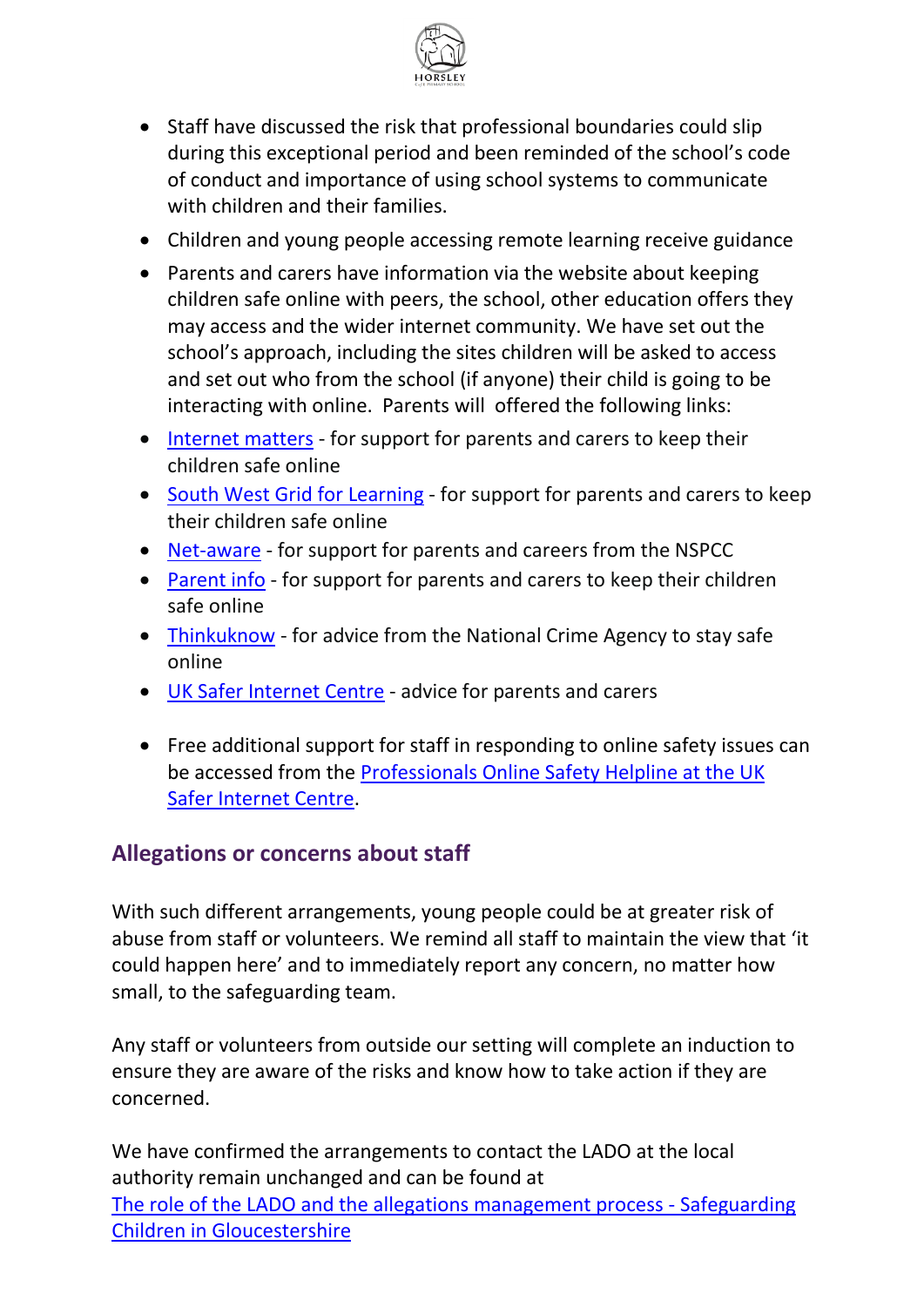

If necessary, the school will continue to follow the duty to refer to DBS any adult who has harmed or poses a risk of harm to a child or vulnerable adult, and to the Teacher Regulation Agency in line with paragraph 166 of Keeping Children Safe in Education 2019 using the address:

[Misconduct.Teacher@education.gov.uk](mailto:Misconduct.Teacher@education.gov.uk) .

#### **New staff or volunteers**

New starters must have an induction before starting or on their first morning with the DSL or a deputy. They must read the school child protection policy, the behaviour policy, the whistleblowing policy and the code of conduct. The DSL or deputy will ensure new recruits know who to contact if worried about a child and ensure the new starters are familiar with the child protection procedure.

If staff or volunteers are transferring in from other registered education or childcare settings for a temporary period to support the care of children, we will seek evidence from their setting that:

- the member of staff has completed relevant safeguarding training in line with other similar staff or volunteers,
- they have read Part I and Annex A of Keeping Children Safe in Education, and
- where the role involves regulated activity and the appropriate DBS check has been undertaken by that setting we will undertake a written risk assessment (see flowchart on Page 40 of *KCSiE 2019*) to determine whether a new DBS would need to be undertaken. It may be in these exceptional times we can rely on the DBS undertaken by their setting.

Our child protection procedures hold strong:

- Volunteers may not be left unsupervised with children until suitable checks have been undertaken. People supervising volunteers must be themselves in regulated activity, able to provide regular, day to day supervision and reasonable in all circumstances to protect the children.
- The school will undertake a written risk assessment on the specific role of each volunteer to decide whether to obtain an enhanced DBS check (with barred list information) for all staff and volunteers new to working in regulated activity in line with [DBS guidance.](https://www.gov.uk/government/collections/dbs-eligibility-guidance)